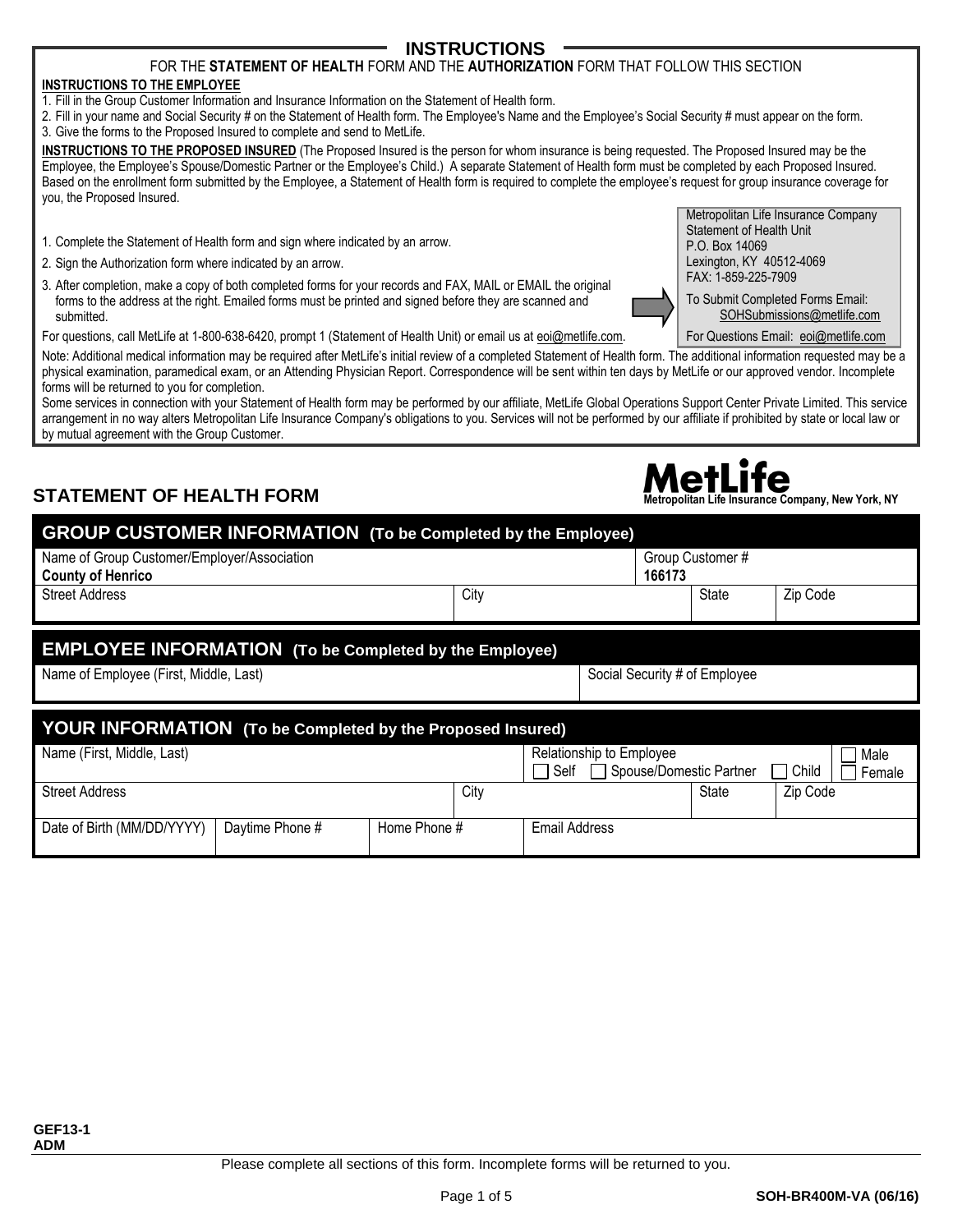# **HEALTH INFORMATION**

### **SECTION 1**

| JEUTIUN I | Please complete all questions below. Omitted information will cause delays. In this section, "you" and "your" refers to the person for whom<br>insurance is being requested. Health Information is required for the Proposed Insured only. For questions 5 through 11u, for "yes" answers,<br>please provide full details in Section 2.                                            |        |    |
|-----------|------------------------------------------------------------------------------------------------------------------------------------------------------------------------------------------------------------------------------------------------------------------------------------------------------------------------------------------------------------------------------------|--------|----|
|           |                                                                                                                                                                                                                                                                                                                                                                                    |        |    |
|           |                                                                                                                                                                                                                                                                                                                                                                                    |        |    |
|           | 1. Your height ___ feet ___ inches Your weight ____ pounds                                                                                                                                                                                                                                                                                                                         | Yes    | No |
|           | 2. Are you now on a diet prescribed by a physician or other health care provider? If "yes" indicate type ______________________________                                                                                                                                                                                                                                            | $\Box$ |    |
|           |                                                                                                                                                                                                                                                                                                                                                                                    | $\Box$ |    |
|           |                                                                                                                                                                                                                                                                                                                                                                                    |        |    |
|           | 4. Are you now, or have you in the past 2 years, used tobacco in any form?                                                                                                                                                                                                                                                                                                         | $\Box$ |    |
|           | 5. In the past 5 years, have you received medical treatment or counseling by a physician or other health care provider for, or been<br>advised by a physician or other health care provider to discontinue, the use of alcohol or prescribed or non-prescribed drugs?                                                                                                              |        |    |
|           | 6. In the past 5 years, have you been convicted of driving while intoxicated or under the influence of alcohol and/or any drug?<br>If "yes", specify "date(s) of conviction(s) (month/day/year)<br><u> 1989 - Johann John Stone, Amerikaansk politiker († 1908)</u>                                                                                                                |        |    |
|           | 7. Have you had any application for life, accidental death and dismemberment or disability insurance $\Box$ declined $\Box$ postponed<br>withdrawn $\Box$ rated $\Box$ modified or $\Box$ issued other than as applied for? Indicate reason $\Box$                                                                                                                                 | $\Box$ |    |
|           | 8. Are you now receiving or applying for any disability benefits, including workers' compensation?                                                                                                                                                                                                                                                                                 |        |    |
|           | 9. Have you been Hospitalized as defined below (not including well-baby delivery) in the past 90 days?<br>Hospitalized means admission for inpatient care in a hospital; receipt of care in a hospice facility, intermediate care facility, or long<br>term care facility; or receipt of the following treatment wherever performed: chemotherapy, radiation therapy, or dialysis. |        |    |
|           | 10. Have you ever been diagnosed or treated by a physician or other health care provider for Acquired Immunodeficiency Syndrome<br>(AIDS), AIDS Related Complex (ARC) or the Human Immunodeficiency Virus (HIV) infection?                                                                                                                                                         |        |    |
|           | 11. Have you ever been diagnosed, treated or given medical advice by a physician or other health care provider for:                                                                                                                                                                                                                                                                |        |    |
| a.        |                                                                                                                                                                                                                                                                                                                                                                                    |        |    |
| b.        |                                                                                                                                                                                                                                                                                                                                                                                    |        |    |
| C.        | high blood pressure?                                                                                                                                                                                                                                                                                                                                                               |        |    |
| d.        |                                                                                                                                                                                                                                                                                                                                                                                    |        |    |
| е.        |                                                                                                                                                                                                                                                                                                                                                                                    |        |    |
| f.        | diabetes? Your age at diagnosis? _____ □ Check if insulin treated                                                                                                                                                                                                                                                                                                                  |        |    |
| g.        |                                                                                                                                                                                                                                                                                                                                                                                    |        |    |
| h.        |                                                                                                                                                                                                                                                                                                                                                                                    |        |    |
|           |                                                                                                                                                                                                                                                                                                                                                                                    |        |    |
| K.        | epilepsy, paralysis, seizures, dizziness or other neurological disorder?                                                                                                                                                                                                                                                                                                           |        |    |
|           |                                                                                                                                                                                                                                                                                                                                                                                    |        |    |
| L.        |                                                                                                                                                                                                                                                                                                                                                                                    |        |    |
| m.        | lupus, scleroderma, auto immune disease or connective tissue disorder?                                                                                                                                                                                                                                                                                                             |        |    |
| n.        |                                                                                                                                                                                                                                                                                                                                                                                    |        |    |
| 0.        |                                                                                                                                                                                                                                                                                                                                                                                    |        |    |
| p.        | back, neck, knee, spinal, joint or other musculoskeletal disorder? Indicate type _____________________________                                                                                                                                                                                                                                                                     |        |    |
| q.        | carpal tunnel syndrome?                                                                                                                                                                                                                                                                                                                                                            |        |    |
| r.        |                                                                                                                                                                                                                                                                                                                                                                                    |        |    |
| S.        |                                                                                                                                                                                                                                                                                                                                                                                    |        |    |
| t.        | mental, anxiety, depression, attempted suicide or nervous disorder? Indicate type ____________________________                                                                                                                                                                                                                                                                     |        |    |
| u.        |                                                                                                                                                                                                                                                                                                                                                                                    |        |    |

**After completing the Personal Physician and Prescription Information on the next page, please provide full details in Section 2 for "yes" answers to questions 5 through 11u.**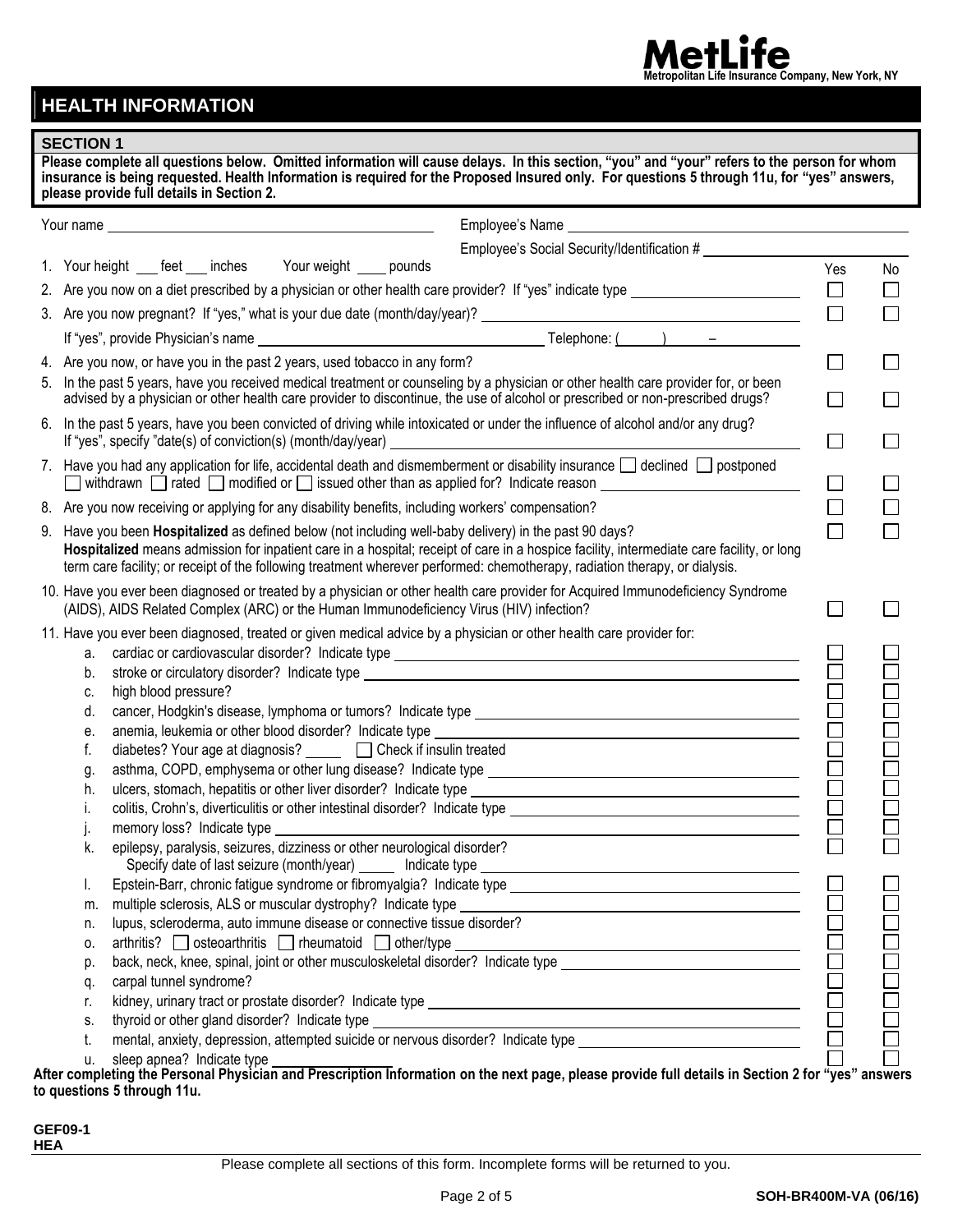# Met**ropolitan Life Insurance Company**, New York, NY

| <b>Personal Physician Information</b>                                              |                                                                                                                                                                                                                                                                                                              |                                                                                                                   |              |                                                                                                                                                                                                                                                                                                                                          |
|------------------------------------------------------------------------------------|--------------------------------------------------------------------------------------------------------------------------------------------------------------------------------------------------------------------------------------------------------------------------------------------------------------|-------------------------------------------------------------------------------------------------------------------|--------------|------------------------------------------------------------------------------------------------------------------------------------------------------------------------------------------------------------------------------------------------------------------------------------------------------------------------------------------|
|                                                                                    |                                                                                                                                                                                                                                                                                                              |                                                                                                                   |              |                                                                                                                                                                                                                                                                                                                                          |
|                                                                                    |                                                                                                                                                                                                                                                                                                              |                                                                                                                   |              | Telephone: $($ $)$ $-$                                                                                                                                                                                                                                                                                                                   |
| Date of last visit (MM/DD/YYYY): 1 /                                               |                                                                                                                                                                                                                                                                                                              | Reason for visit:                                                                                                 |              |                                                                                                                                                                                                                                                                                                                                          |
| <b>Prescription Information</b>                                                    |                                                                                                                                                                                                                                                                                                              |                                                                                                                   |              |                                                                                                                                                                                                                                                                                                                                          |
|                                                                                    | Are you currently taking any prescribed medications? $\Box$ Yes $\Box$ No                                                                                                                                                                                                                                    | If yes, list the medications.                                                                                     |              |                                                                                                                                                                                                                                                                                                                                          |
|                                                                                    |                                                                                                                                                                                                                                                                                                              |                                                                                                                   |              |                                                                                                                                                                                                                                                                                                                                          |
|                                                                                    |                                                                                                                                                                                                                                                                                                              |                                                                                                                   |              | Telephone: $\qquad \qquad$ $\qquad$ $\qquad$ $\qquad$ $\qquad$ $\qquad$ $\qquad$ $\qquad$ $\qquad$ $\qquad$ $\qquad$ $\qquad$ $\qquad$ $\qquad$ $\qquad$ $\qquad$ $\qquad$ $\qquad$ $\qquad$ $\qquad$ $\qquad$ $\qquad$ $\qquad$ $\qquad$ $\qquad$ $\qquad$ $\qquad$ $\qquad$ $\qquad$ $\qquad$ $\qquad$ $\qquad$ $\qquad$ $\qquad$ $\q$ |
|                                                                                    |                                                                                                                                                                                                                                                                                                              |                                                                                                                   |              |                                                                                                                                                                                                                                                                                                                                          |
|                                                                                    |                                                                                                                                                                                                                                                                                                              |                                                                                                                   |              |                                                                                                                                                                                                                                                                                                                                          |
| Prescribing Physician's Name:                                                      |                                                                                                                                                                                                                                                                                                              |                                                                                                                   |              | Telephone: $($ $)$ $-$                                                                                                                                                                                                                                                                                                                   |
|                                                                                    |                                                                                                                                                                                                                                                                                                              |                                                                                                                   |              |                                                                                                                                                                                                                                                                                                                                          |
|                                                                                    | Check here if you are attaching another sheet for any additional medications.                                                                                                                                                                                                                                |                                                                                                                   |              |                                                                                                                                                                                                                                                                                                                                          |
|                                                                                    |                                                                                                                                                                                                                                                                                                              |                                                                                                                   |              |                                                                                                                                                                                                                                                                                                                                          |
| <b>SECTION 2</b><br>MetLife may contact you for additional or missing information. | Please provide full details-below for each "Yes" answer to questions 5 through 11u in Section 1. If you need more space to provide full details,<br>attach a separate sheet with the information and sign and date it. Delays in processing your application may occur if complete details are not provided. |                                                                                                                   |              | Check here if you are attaching another sheet.                                                                                                                                                                                                                                                                                           |
|                                                                                    |                                                                                                                                                                                                                                                                                                              |                                                                                                                   |              |                                                                                                                                                                                                                                                                                                                                          |
| Your Date of Birth $\frac{1}{1}$                                                   |                                                                                                                                                                                                                                                                                                              |                                                                                                                   |              |                                                                                                                                                                                                                                                                                                                                          |
|                                                                                    |                                                                                                                                                                                                                                                                                                              | Please list any medication prescribed that you did not already identify in                                        |              |                                                                                                                                                                                                                                                                                                                                          |
| <b>Question Number</b>                                                             | Condition/Diagnosis                                                                                                                                                                                                                                                                                          | the Prescription Information above.                                                                               |              |                                                                                                                                                                                                                                                                                                                                          |
|                                                                                    |                                                                                                                                                                                                                                                                                                              |                                                                                                                   |              |                                                                                                                                                                                                                                                                                                                                          |
| Date of Diagnosis (Month/Year)                                                     | Date of Last Treatment (Month/Year)                                                                                                                                                                                                                                                                          | Type of Treatment                                                                                                 |              |                                                                                                                                                                                                                                                                                                                                          |
|                                                                                    |                                                                                                                                                                                                                                                                                                              |                                                                                                                   |              |                                                                                                                                                                                                                                                                                                                                          |
| <b>Treating Health Professional</b>                                                |                                                                                                                                                                                                                                                                                                              |                                                                                                                   |              |                                                                                                                                                                                                                                                                                                                                          |
| Physician's Name:                                                                  |                                                                                                                                                                                                                                                                                                              |                                                                                                                   |              |                                                                                                                                                                                                                                                                                                                                          |
|                                                                                    | Date of last visit: Notice that Reason for visit:                                                                                                                                                                                                                                                            |                                                                                                                   |              |                                                                                                                                                                                                                                                                                                                                          |
| Address                                                                            |                                                                                                                                                                                                                                                                                                              |                                                                                                                   |              |                                                                                                                                                                                                                                                                                                                                          |
| <b>Street</b><br>Telephone: (                                                      | City                                                                                                                                                                                                                                                                                                         |                                                                                                                   | <b>State</b> | Zip Code                                                                                                                                                                                                                                                                                                                                 |
|                                                                                    |                                                                                                                                                                                                                                                                                                              |                                                                                                                   |              |                                                                                                                                                                                                                                                                                                                                          |
| <b>Question Number</b>                                                             | Condition/Diagnosis                                                                                                                                                                                                                                                                                          | Please list any medication prescribed that you did not already identify in<br>the Prescription Information above. |              |                                                                                                                                                                                                                                                                                                                                          |
|                                                                                    |                                                                                                                                                                                                                                                                                                              |                                                                                                                   |              |                                                                                                                                                                                                                                                                                                                                          |
|                                                                                    | Date of Last Treatment (Month/Year)                                                                                                                                                                                                                                                                          |                                                                                                                   |              |                                                                                                                                                                                                                                                                                                                                          |
| Date of Diagnosis (Month/Year)                                                     |                                                                                                                                                                                                                                                                                                              | Type of Treatment                                                                                                 |              |                                                                                                                                                                                                                                                                                                                                          |
|                                                                                    |                                                                                                                                                                                                                                                                                                              |                                                                                                                   |              |                                                                                                                                                                                                                                                                                                                                          |
| <b>Treating Health Professional</b>                                                |                                                                                                                                                                                                                                                                                                              |                                                                                                                   |              |                                                                                                                                                                                                                                                                                                                                          |
| Physician's Name: _____                                                            |                                                                                                                                                                                                                                                                                                              |                                                                                                                   |              |                                                                                                                                                                                                                                                                                                                                          |
| Date of last visit: <u>contained</u><br>Address                                    | Reason for visit: Note that the state of the state of the state of the state of the state of the state of the state of the state of the state of the state of the state of the state of the state of the state of the state of                                                                               |                                                                                                                   |              |                                                                                                                                                                                                                                                                                                                                          |
| <b>Street</b>                                                                      | City                                                                                                                                                                                                                                                                                                         |                                                                                                                   | <b>State</b> | Zip Code                                                                                                                                                                                                                                                                                                                                 |
| Telephone: (                                                                       |                                                                                                                                                                                                                                                                                                              |                                                                                                                   |              |                                                                                                                                                                                                                                                                                                                                          |

**GEF09-1 HEA**

Please complete all sections of this form. Incomplete forms will be returned to you.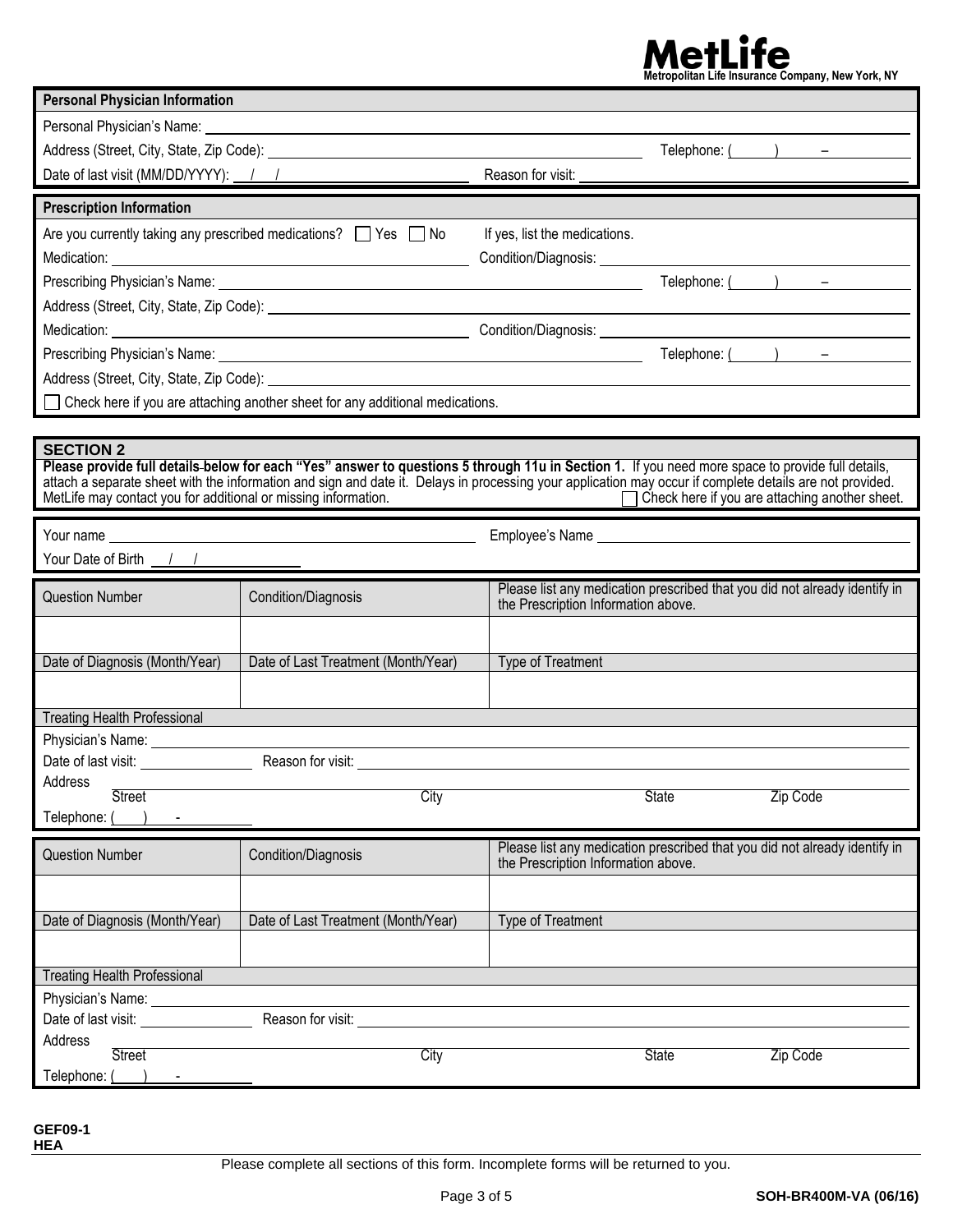# **Metropolitan Life Insurance Company, New York, NY**

| <b>Question Number</b>              | Condition/Diagnosis                 | Please list any medication prescribed that you did not already identify in<br>the Prescription Information above. |
|-------------------------------------|-------------------------------------|-------------------------------------------------------------------------------------------------------------------|
|                                     |                                     |                                                                                                                   |
| Date of Diagnosis (Month/Year)      | Date of Last Treatment (Month/Year) | Type of Treatment                                                                                                 |
|                                     |                                     |                                                                                                                   |
| <b>Treating Health Professional</b> |                                     |                                                                                                                   |
| Physician's Name:                   |                                     |                                                                                                                   |
| Date of last visit:                 | Reason for visit:                   |                                                                                                                   |
| Address<br><b>Street</b>            | City                                | <b>State</b><br>Zip Code                                                                                          |
| Telephone: (                        |                                     |                                                                                                                   |
| <b>GEF09-1</b>                      |                                     |                                                                                                                   |

#### **HEA**

### **FRAUD WARNINGS**

Before signing this Statement of Health form, please read the warning for the state where you reside and for the state where the contract under which you are applying for coverage was issued.

**Alabama, Arkansas, District of Columbia, Louisiana, Massachusetts, New Mexico, Ohio, Rhode Island and West Virginia**: Any person who knowingly presents a false or fraudulent claim for payment of a loss or benefit or knowingly presents false information in an application for insurance is guilty of a crime and may be subject to fines and confinement in prison.

**Colorado**: It is unlawful to knowingly provide false, incomplete or misleading facts or information to an insurance company for the purpose of defrauding or attempting to defraud the company. Penalties may include imprisonment, fines, denial of insurance and civil damages. Any insurance company or agent of an insurance company who knowingly provides false, incomplete, or misleading facts or information to a policyholder or claimant for the purpose of defrauding or attempting to defraud the policyholder or claimant with regard to a settlement or award payable from insurance proceeds shall be reported to the Colorado Division of Insurance within the Department of Regulatory Agencies.

**Florida**: Any person who knowingly and with intent to injure, defraud or deceive any insurance company files a statement of claim or an application containing any false, incomplete or misleading information is guilty of a felony of the third degree.

**Kansas and Oregon**: Any person who knowingly presents a materially false statement in an application for insurance may be guilty of a criminal offense and may be subject to penalties under state law.

**Kentucky**: Any person who knowingly and with intent to defraud any insurance company or other person files an application for insurance containing any materially false information or conceals, for the purpose of misleading, information concerning any fact material thereto commits a fraudulent insurance act, which is a crime.

**Maine, Tennessee and Washington: It is a crime to knowingly provide false, incomplete or misleading information to an insurance company for the purpose of defrauding the company. Penalties may include imprisonment, fines or a denial of insurance benefits.**

**Maryland**: Any person who knowingly or willfully presents a false or fraudulent claim for payment of a loss or benefit or who knowingly or willfully presents false information in an application for insurance is quilty of a crime and may be subject to fines and confinement in prison.

**New Jersey**: Any person who files an application containing any false or misleading information is subject to criminal and civil penalties.

**New York** (only applies to Accident and Health Benefits): Any person who knowingly and with intent to defraud any insurance company or other person files an application for insurance or statement of claim containing any materially false information, or conceals for the purpose of misleading, information concerning any fact material thereto, commits a fraudulent insurance act, which is a crime, and shall also be subject to a civil penalty not to exceed five thousand dollars and the stated value of the claim for each such violation.

**Oklahoma:** WARNING: Any person who knowingly, and with intent to injure, defraud or deceive any insurer, makes any claim for the proceeds of an insurance policy containing any false, incomplete or misleading information is guilty of a felony.

**Puerto Rico:** Any person who knowingly and with the intention to defraud includes false information in an application for insurance or files, assists or abets in the filing of a fraudulent claim to obtain payment of a loss or other benefit, or files more than one claim for the same loss or damage, commits a felony and if found guilty shall be punished for each violation with a fine of no less than five thousand dollars (\$5,000), not to exceed ten thousand dollars (\$10,000); or imprisoned for a fixed term of three (3) years, or both. If aggravating circumstances exist, the fixed jail term may be increased to a maximum of five (5) years; and if mitigating circumstances are present, the jail term may be reduced to a minimum of two (2) years.

**Vermont:** Any person who knowingly presents a false statement in an application for insurance may be guilty of a criminal offense and subject to penalties under state law.

**Virginia:** Any person who, with the intent to defraud or knowing that he is facilitating a fraud against an insurer, submits an application or files a claim containing a false or deceptive statement may have violated the state law.

**Pennsylvania and all other states:** Any person who knowingly and with intent to defraud any insurance company or other person files an application for insurance or statement of claim containing any materially false information, or conceals for the purpose of misleading, information concerning any fact material thereto commits a fraudulent insurance act, which is a crime and subjects such person to criminal and civil penalties.

**GEF09-1 FW**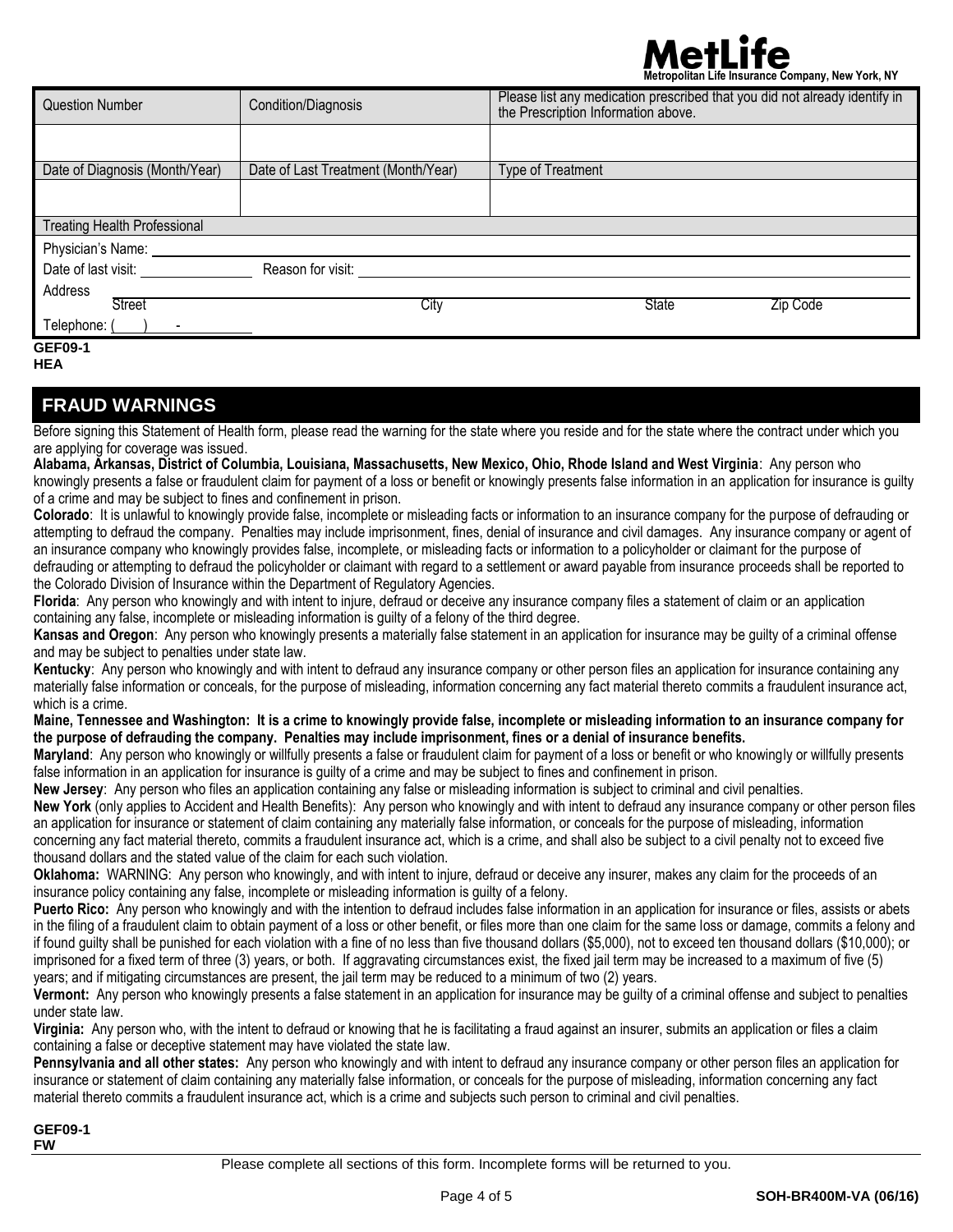

## **DECLARATIONS AND SIGNATURES**

By signing below, I acknowledge:

- 1. I have read this Statement of Health form and declare that all information I have given, including any health information, is true and complete to the best of my knowledge and belief. I understand that this information will be used by MetLife to determine insurability.
- 2. I certify that I have read, or had read to me, the completed Statement of Health form and that I realize that any false statement or misrepresentation in the Statement of Health form may result in loss of coverage under the group policy.
- 3. I have read the applicable Fraud Warning(s) provided in this Statement of Health form.



Signature of Proposed Insured **Print Name** Print Name Date Signed (MM/DD/YYYY)

If a child proposed for insurance is age 18 or over, the child must sign this Statement of Health. If the child is under age 18, a Personal Representative for the child must sign, **and indicate the legal relationship between the Personal Representative and the proposed insured**. A Personal Representative for the child is a person who has the right to control the child's health care, usually a parent, legal guardian, or a person appointed by a court.



Signature of Personal Representative **Print Name** Print Name Date Signed (MM/DD/YYYY)

Relationship of Personal Representative